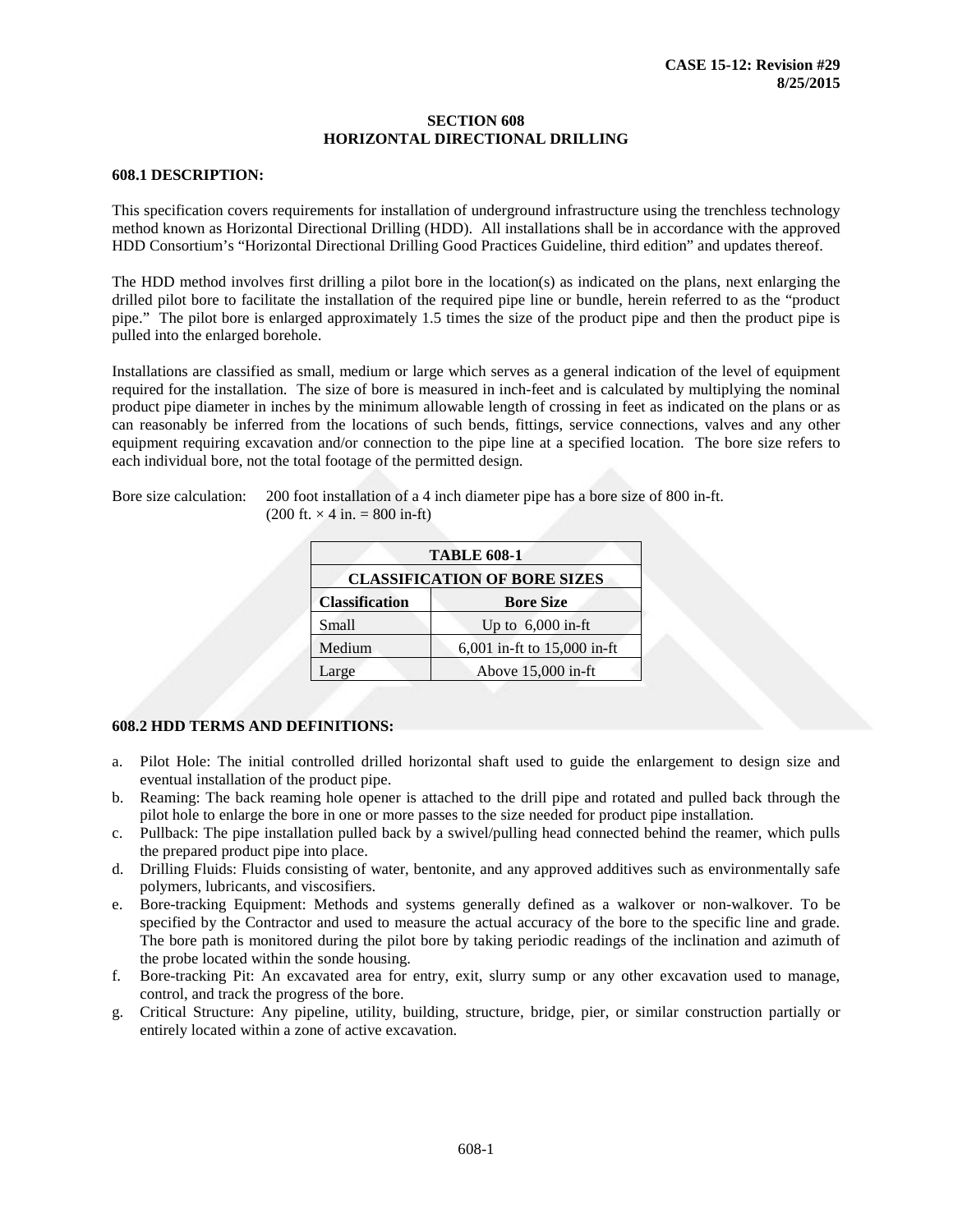#### **Figure 608-1**



The setback distance is dependent upon elevation difference from A (surface) to B (desired grade), entry angle of rig, and bending radius of drill rods.

## **608.3 MATERIALS:**

All product pipe material shall be of the size, type, and class as shown on the plans.

Sectional pipe is pipe that requires assembly of the joints, such as a bell and spigot pipe. Sectional pipe shall be specifically designed for installation by HDD.

Non-sectional pipe is pipe that requires joining together by a fusion or welding process. It is assembled prior to pulling the product pipe into the bore hole.

Non-sectional pipe that requires fusion of the joints, such as HDPE or Fusible-PVC, shall be fused by a skilled operator. The Contractor is responsible for using qualified personnel to ensure the fusion process follows the pipe manufacturer's recommended procedures. The Contractor shall submit certification from the pipe manufacturer or an accredited training agency documenting personnel qualifications. Untrained personnel shall not be permitted to perform fusion of any pipe on the project. The Contractor shall use a data-logger or manually record the following information for each fused joint in the product pipe line, unless the product pipe is used as a sleeve, pulled through a sleeve, or used for dry utilities.

- Date and time of joint
- **Temperature**
- Fusion pressure applied to joint
- Joining/fusion time
- Cooling time

Solid tracer wire AWG #14 or larger shall be pulled with the product pipe to ensure compliance with ARS 40- 360.22, paragraph M.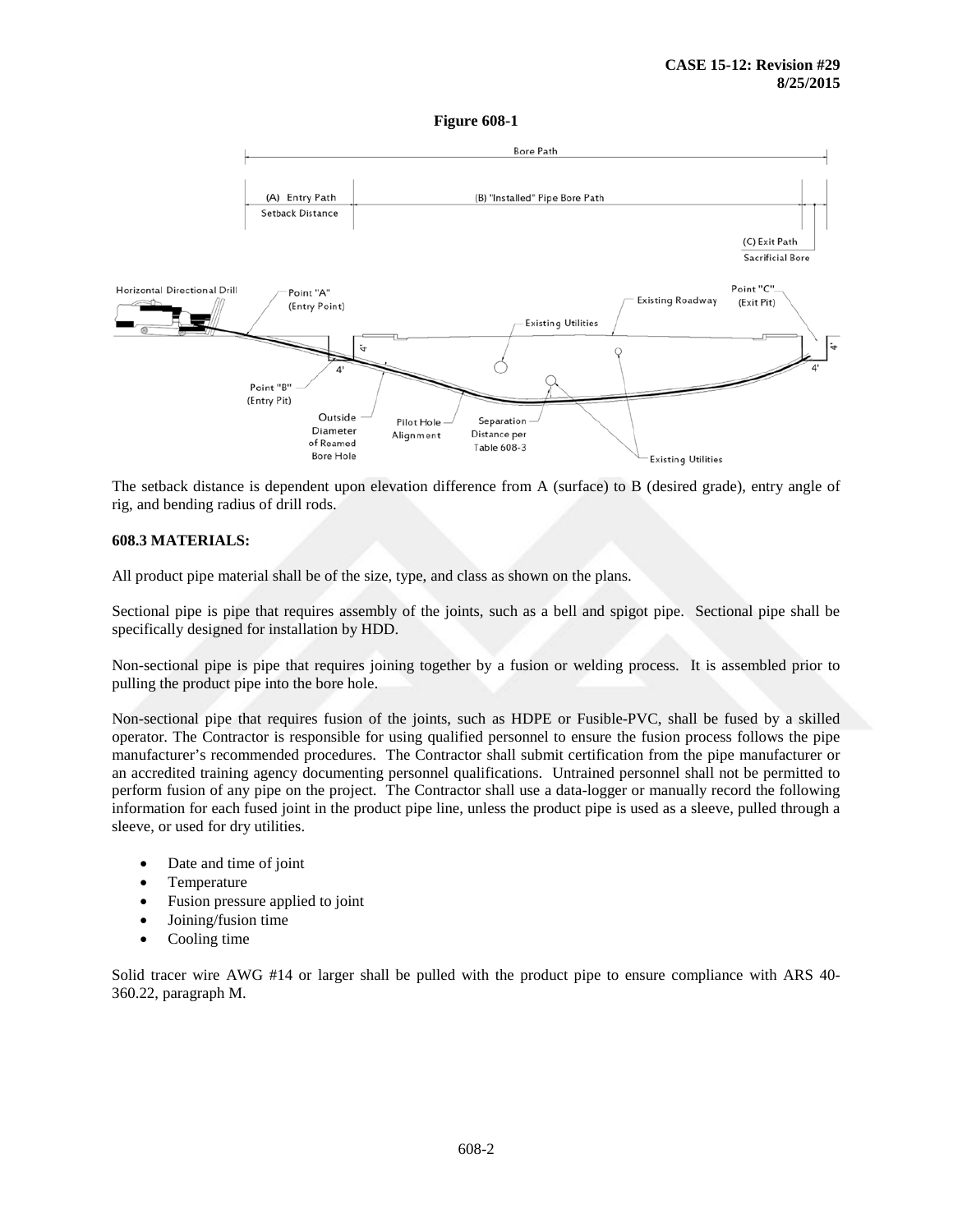## **608.4 RECORD DOCUMENTS AND SUBMITTAL REQUIREMENTS:**

Submittal requirements are based on the bore size classification as shown in Table 608-2. The required items contained in items 1 through 10 shall be submitted prior to the authorization to commence field construction. Copies of all documents shall be maintained at the construction site and be available for inspection.

|                               | <b>TABLE 608-2</b>                          |                                 |               |       |  |  |
|-------------------------------|---------------------------------------------|---------------------------------|---------------|-------|--|--|
| <b>SUBMITTAL REQUIREMENTS</b> |                                             |                                 |               |       |  |  |
|                               |                                             | <b>Bore Size Classification</b> |               |       |  |  |
|                               | <b>Required Record Document</b>             | <b>Small</b>                    | <b>Medium</b> | Large |  |  |
| 1.                            | <b>Agency Approved Plans</b>                |                                 |               |       |  |  |
| 2.                            | <b>Personnel Qualifications</b>             |                                 |               |       |  |  |
| 3.                            | Surface Survey                              |                                 |               |       |  |  |
| 4.                            | Bore Plan/Profile                           |                                 |               |       |  |  |
| 5.                            | Drilling Fluid Management Plan              |                                 |               |       |  |  |
| 6.                            | Equipment & Site Setup                      |                                 |               |       |  |  |
| 7.                            | <b>Drilling Fluid Pressure Calculations</b> |                                 |               |       |  |  |
| 8.                            | Pipe Stress and Pullback Calculations       |                                 |               |       |  |  |
| 9.                            | <b>Bore Data</b>                            |                                 |               |       |  |  |
| 10.                           | As-Built                                    |                                 |               |       |  |  |

**608.4.1 Agency Approved Plans:** The facility owner shall submit plans for approval to the Agency in whose rightof-way the facility owner is proposing to install the new utility. Any changes from the approved plans will require a re-submittal of plans and re-approval. Plans are to identify the location of all property lines, right-of-way, and easements within the project construction limits. No work is to take place outside of the construction limits as shown on the agency approved plans.

**608.4.2 Personnel Qualifications:** The Contractor shall provide a competent and experienced individual familiar with the equipment and the type of HDD operations to be performed. The individual shall be present onsite while HDD operations are being performed and be in direct charge and control of the HDD operations. Documentation of experience and appropriate training evidenced by a certificate of attendance from a training program shall be provided upon request.

**608.4.3 Surface Survey:** A surface survey is not required for small bores unless specified by contract or permit documents. A surface survey requires the contractor prior to starting the drilling operation to submit to the Engineer a surface survey of elevations along the planned bore alignment, the maximum interval between elevations shall be ten feet (10'). Upon completion of the installation of the product pipe, the Contractor shall have a second survey performed and shall have the elevations compared with the pre-bore survey elevations. The second survey and the comparative results shall be submitted to the Engineer. Any change in elevation of a paved surface greater than  $\frac{1}{2}$ " shall be considered excessive and shall be repaired at the Contractor's expense. Any elevation deviation of a paved flow line that is greater than ¼" shall be considered excessive and shall be repaired at the Contractor's expense.

**608.4.4 Bore Plan/Profile**: A scaled plan and profile drawing of the proposed pilot bore shall be submitted by the Contractor. The bore plan/profile shall show existing surface features and grade, the proposed pilot bore size and path, and all existing utilities with dimensioned vertical and horizontal clearances.

**608.4.5 Drilling Fluid Management Plan**: Indicate the type and amount of the drilling fluid planned to be used on the project. Include safety data sheets for the identified drilling fluid components and additives. The drilling fluid plan is developed based upon the anticipated soil conditions, and a sufficient supply of fluid is to be available to enable successful completion of the bore. Indicate the intended method of disposal of spent drilling fluids and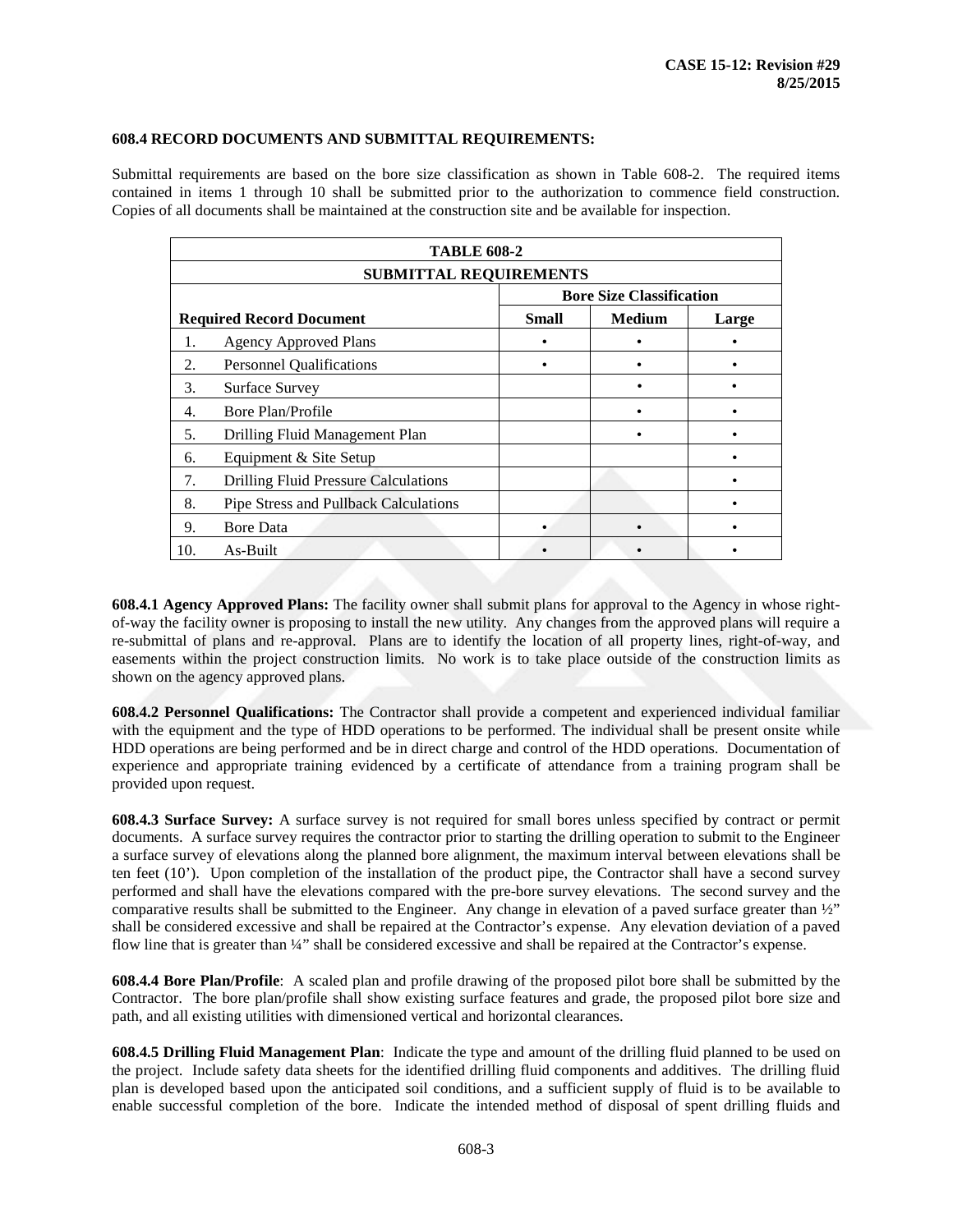include approvals from off-site disposal sources. The Drilling Fluid Management Plan shall identify contingency measures to be employed in case of inadvertent returns. The contingency plan may include containment with sediment control devices, removal with vacuum equipment or other such contingency measures as appropriate. In all cases, the plan shall indicate that if primary control measures fail and inadvertent returns cannot be controlled, work will be suspended until such a time as the plan can be revised and effective control measures can be implemented.

**608.4.6 Equipment & Site Setup:** Specifications on directional drilling equipment shall be used to ensure that the equipment will be adequate to complete the project. Equipment list is to include, but not be limited to: drilling rig, mud system, mud motors (if applicable), down-hole tools, guidance system, and rig safety systems. Include calibration records for guidance equipment. Identify the site setup dimensions and where the equipment shall be located. Equipment shown on the site layout is to include but not be limited to: drilling rig, mud system, drill rod stock pile and mud return pit. Identify the pipe staging and assembly areas.

**608.4.7 Drilling Fluid Pressure Calculations**: Provide documentation sealed by an Arizona registered professional engineer for the calculations of minimum required and maximum allowable drilling fluid pressures anticipated throughout the bore to maintain drilling fluid circulation and minimize the occurrence of inadvertent returns. Indicate how such pressures shall be monitored and recorded throughout the progression of the bore. Provide manufacturer's specifications for the down hole fluid pressure monitoring system(s) and properly calibrate such system(s) prior to commencing the installation.

**608.4.8 Pipe Stress and Pullback Calculations:** Submit documentation indicating the product pipe manufacturer's specified maximum allowable bending radius and maximum allowable pulling force for the pipe being installed. Provide calculations sealed by an Arizona registered professional engineer that show the anticipated bending radii for each segment of the pipe and the total anticipated pulling force required to complete the installation and that the maximum radius and the maximum allowable pulling forces for the pipe are within tolerable limits. The drill rig to be employed shall be capable of exerting a pullback force of at least two times that of the total anticipated pulling force required to complete the installation of the pipe specified. Furnish documentation indicating how the pulling forces introduced to the pipe will be monitored and indicate the methods that will be employed to record such data and ensure that the force exerted on the pipe does not exceed the pipe's maximum allowable pulling force.

**608.4.9 Bore Data**: Identify the installed location of the bore by writing down each rod and indicating the depth and pitch. Submit a copy of this information when requested.

- Rod/joint number
- Depth and pitch of locate reading

**608.4.10 As-Built**: Identify the installed location of the bore on a scaled drawing referencing any benchmark information provided on the original construction drawings. Also indicate the location of all existing utilities as provided on the original construction drawings and verified in the field, as well as any undisclosed utilities as discovered in the field throughout the prosecution of this work. Also submit copies of any drilling fluid logs, pipe fusion logs, and any other such information as it pertains to the work undertaken pursuant to this specification.

# **608.5 CONSTRUCTION:**

**608.5.1 Horizontal Directional Drilling Equipment:** The HDD equipment is to have an electronic "walkover" tracking system or a Magnetic Guidance System (MGS) to accurately guide boring operations; a system to monitor maximum pullback pressure during pull-back operations; a system to detect electrical current from the drill string shall be in place with an audible alarm that automatically sounds when an electrical current is detected; a vacuum unit of sufficient capacity to handle the drilling fluid volume; and trained and competent personnel to operate the systems. All equipment shall be in good, safe condition with sufficient supplies, materials, and spare parts on hand to maintain the system in good working order for the duration of the project.

**608.5.2 Guidance System:** An electronic "walkover" tracking system, or a MGS probe or proven (nonexperimental) gyroscopic probe, and interface for continuous and accurate determination of the location of the drill head shall be used during the drilling operation. The locating system shall be capable of determining the in ground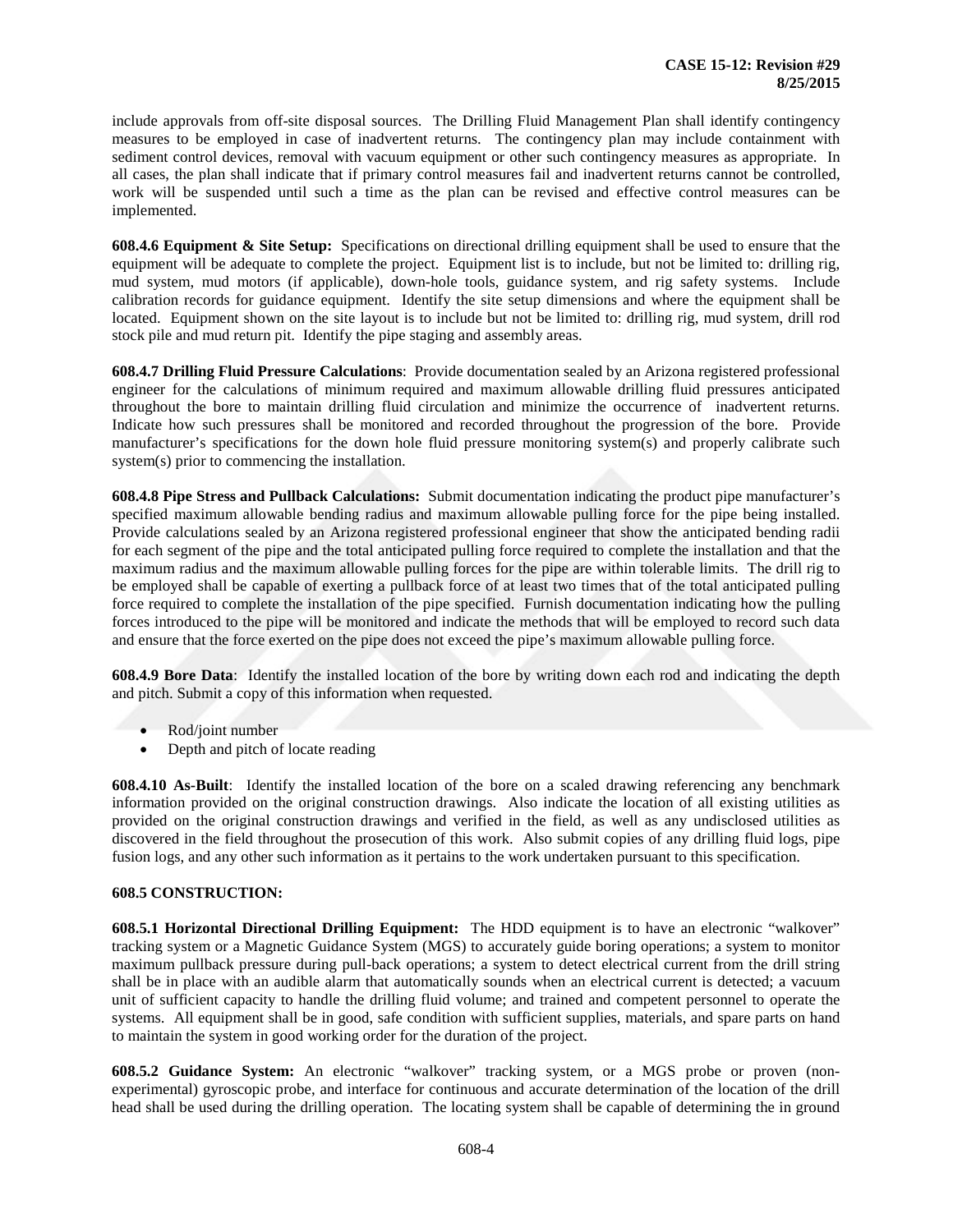position of the drill head and shall be accurate to  $\pm 2\%$  of the distance from the transmitter to the receiver. It shall enable the driller to guide the drill head by providing information on the pitch; roll and clock face orientation of the drill head. The locating system shall be capable of determining the depth of the drill head from the transmitter to the surface at any location along the path of the bore. The locating system shall be calibrated per the manufacturer's specifications prior to commencing the bore.

**608.5.3 Drilling Fluid (Mud) System:** A self-contained, closed, drilling fluid mixing system of sufficient size to mix and deliver drilling fluid composed of bentonite clay, uncontaminated water, and appropriate additives shall be used. The mixing system shall be able to molecularly shear individual bentonite particles from the dry powder to avoid clumping and ensure thorough mixing. The drilling fluid reservoir tank shall be of sufficient capacity to supply an amount of drilling fluid that is equal to the maximum rated output of the drilling fluid pump over at least a fifteen minute duration. Ensure the drilling fluid is mixed per drilling fluid manufacturer's recommendations and continually agitate the drilling fluid during drilling operations.

The Contractor shall be responsible to monitor drilling fluid properties and return fluid properties and shall modify the drilling fluid mix as appropriate for the soil conditions encountered. Contractor shall continually monitor and record any necessary drilling fluid properties such as viscosity as determined by a marsh funnel standard test method (ASTM D6910). The drill fluid pumping system shall be capable of delivering drilling fluid at a sufficient output rate and at minimum pressures as necessary to enable successful completion of the bore. Furnish pumping equipment and/or vacuum truck(s) of sufficient size to convey drilling fluid from containment areas, to storage and recycling facilities or disposal.

**608.5.4 Directional Drilling Operation:** Prior to drilling the pilot hole, "Walk" the bore path with the locating system, as per the manufacturer's specifications, attempting to identify any areas of potential interference and record the results of such inspections. Verify that all known utilities have been located and there is no conflict with the proposed work. Ensure all utilities that run parallel within 2' of the proposed work are exposed at intervals sufficient to determine there will be no conflict with the proposed work. Comply with surface survey requirements.

Determine the depth of the drill head every 10' or every rod length, whichever distance is greater. Record location information for the entirety of the bore, either manually in a driller's log or automatically via the locating system. Make all recorded readings, and plan and profile information available at all times. Do not allow the deflection radius of the drill pipe exceed the deflection limits of the product pipe at any time throughout the crossing. Use white paint and mark the depth of the pilot bore on the ground at an interval not exceeding 10'.

Stabilize the open bore hole by means of bentonite drilling slurry pumped through the drill rod and through openings in the drill head or reamer. The drilling slurry shall be in a homogenous/flowable state serving as an agent to carry the loose cuttings to the surface through the annulus of the borehole. Calculate the volume of drilling fluid required for each reamer pass based upon hole size and soil conditions. The driller shall not be permitted to "outrun his mud" which is the condition occurring when the drilling penetration or retrieval rate is generating cuttings at a rate faster than the drill fluid pumping system can suspend and convey the cuttings out of the bore hole.

Contain all drilling fluids in pits or holding tanks for recycling or disposal. Monitor drill fluid circulation throughout the duration of the bore activity and immediately take corrective actions to restore fluid circulation should circulation be lost.

Upon completion of the pilot bore, ream the bore hole up to a large enough diameter to accommodate the pullback of the product pipe. The final reamed hole opening shall be 1.5 times the outside diameter of the product pipe for pipe lines 24" or less, or no larger than 12" plus the outside diameter of the product pipe for pipe lines greater than 24".

Maintain a one foot (1') minimum separation between the outside of the pilot bore hole and the outside of the utility when no reaming is required to install the product pipe.

When the pilot bore hole is to be reamed, maintain a minimum separation between the outside of the pilot bore hole and the outside of existing utility equal to one foot greater than the largest required reamer diameter.